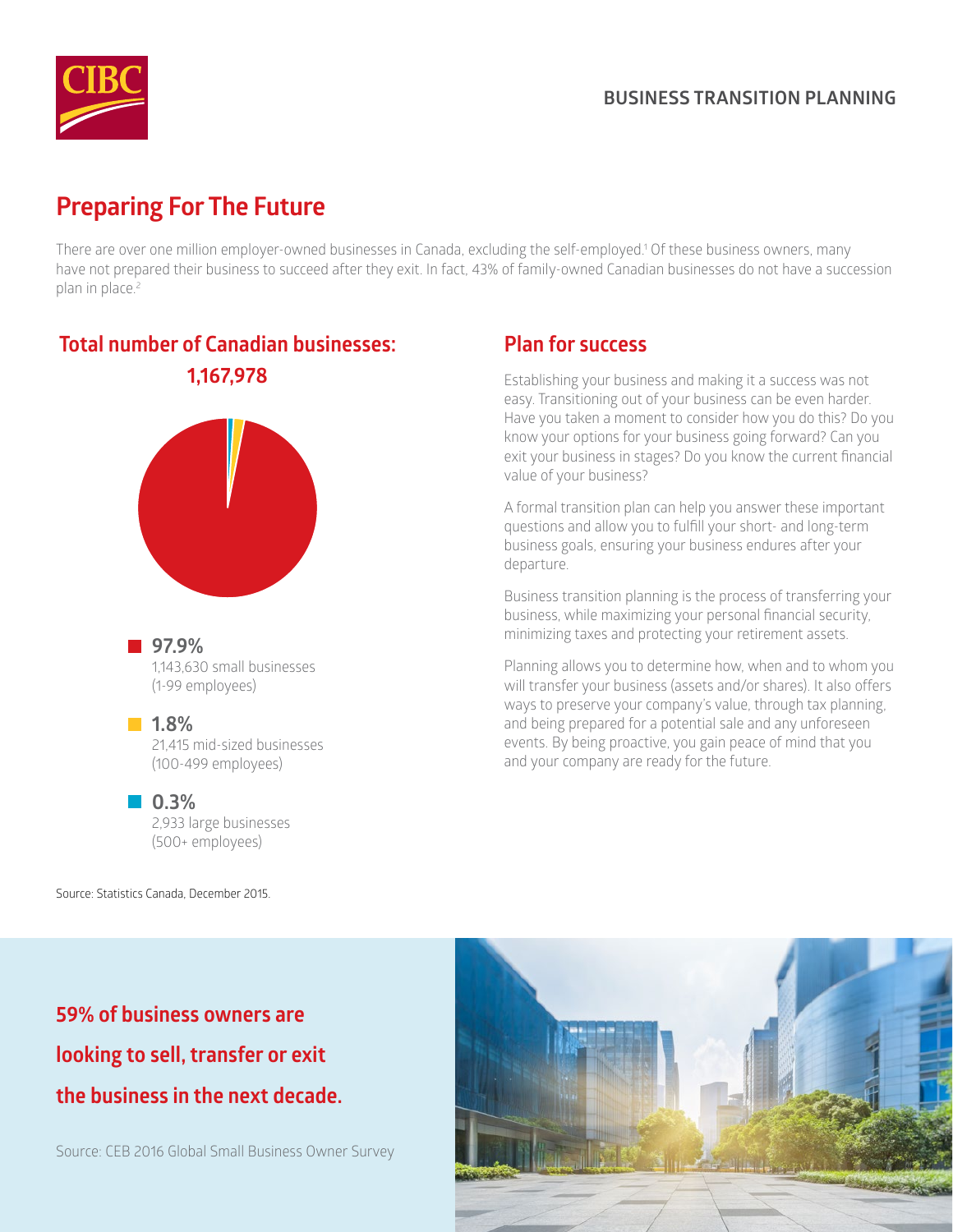## **Start planning now**

Ownership of your company will change at some point and it is far better to be proactive than reactive. Just like retirement planning, it is best to begin preparing for the transition of your business early, and to review your plan often. Planning for your business's transition five years in advance is optimal, and it is essential to have a plan in place two to three years before transitioning.

### **Understand your options**

Deciding how and when to pass on ownership and control of your business involves careful thought and planning. There are six main options to consider when arranging for the eventual transfer of your company.



#### **Groom a successor**

This involves choosing someone to be the business's owner and operator. Handing your business over to a family member or employee is a common way to pass on your legacy. Identifying individuals who want to be included in the business and are a good fit to run it, requires a great deal of consideration.



#### **Sell to management**

Selling to management involves selecting shareholders or key people in your organization as successors. Already involved in your business, your successors likely have an intimate understanding of its operations. It is still important to mentor them before the transition so they fully understand the business and are prepared to take it over.



## **SELL OPTION**



### **Owner-investor option**

There may not be a suitable successor within your family or employees. However, families may still have an attachment to their business and want to continue to own the business but hire an experienced management team to run it going forward.3

### **Sell 100% to a strategic buyer**

Selling to a strategic buyer eliminates the potential for family conflict. Potential buyers can include competitors who will be familiar with the industry and market, as well as buyers seeking to benefit from a new geography, product, technology or just increased scale. They may offer the highest valuation and allow for a smooth transition.



#### **SELL OPTION**



## **Hybrid approach**

There is a third arrangement, called the hybrid approach. This is where some family members simply hold shares but do not work in the business, and other family members are involved in the day-to-day business. This approach requires careful planning and compromise to help reduce the chance of family conflict.<sup>4</sup>

### **Sell a stake to a private equity firm**

Selling to a private equity firm lets you tailor the transaction to suit the objectives of shareholders regarding ongoing roles and ownership stake. This option allows you to cash in some of your investment and decrease risk, but still retain a stake and participate in the business's upside potential.